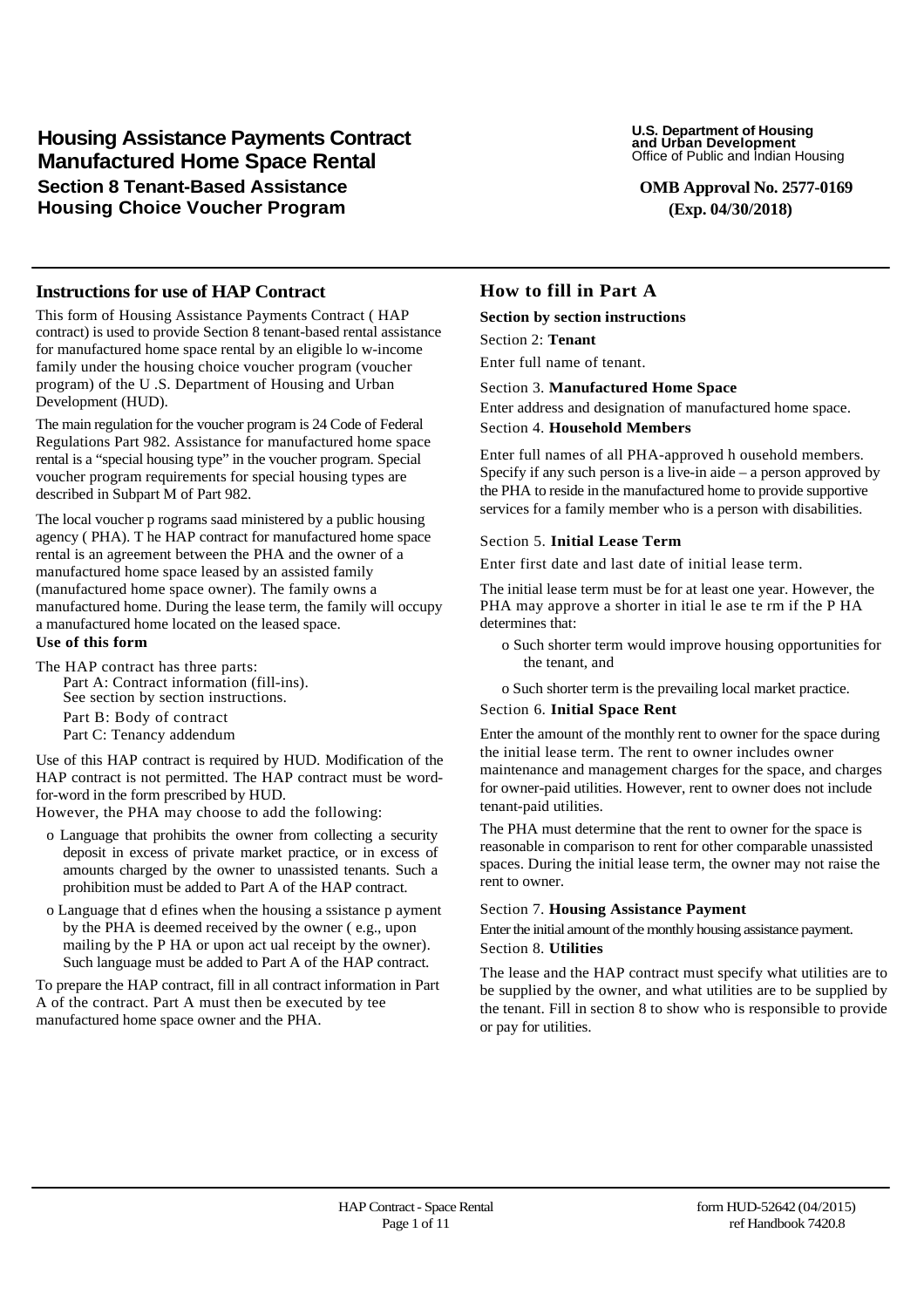#### **Part A of the HAP Contract: Contract Information**

(To prepare the contract, fill out all contract information in Part A.)

**1. Contents of Contract**

The purpose of this HAP contract is to assist the household to lease a manufactured home space (space) from the owner. The HAP contract has three parts: Part A: Contract Information

Part B: Body of Contract Part

C: Tenancy Addendum

- **2. Tenant**
- **3. Manufactured Home Space: Address and Designation**
- **4. Household Members** The following persons may reside in the manufactured home and space. Other persons may not be added to the household without prior

written approval of the owner and the PHA.

**5. Initial Lease Term** (mm/dd/yyyy) The initial lease term begins on:\_\_\_ The initial lease term ends on:

## **6. Initial Space Rent**

The initial rent to owner for the space is:  $\frac{1}{2}$ 

During the initial lease term, the owner may not raise the rent to owner.

#### **7. Initial Housing Assistance Payment**

The HAP contract term commences on the first day of the initial lease term. At the beginning of the HAP contract term, the amount of the housing assistance payment by the PHA to the owner is \$\_\_\_\_\_\_\_\_\_\_\_\_\_\_\_\_\_\_\_\_\_\_\_\_ per month.

The amount of the monthly housing assistance payment by the PHA to the owner is subject to change during the HAP contract term in accordance with HUD requirements.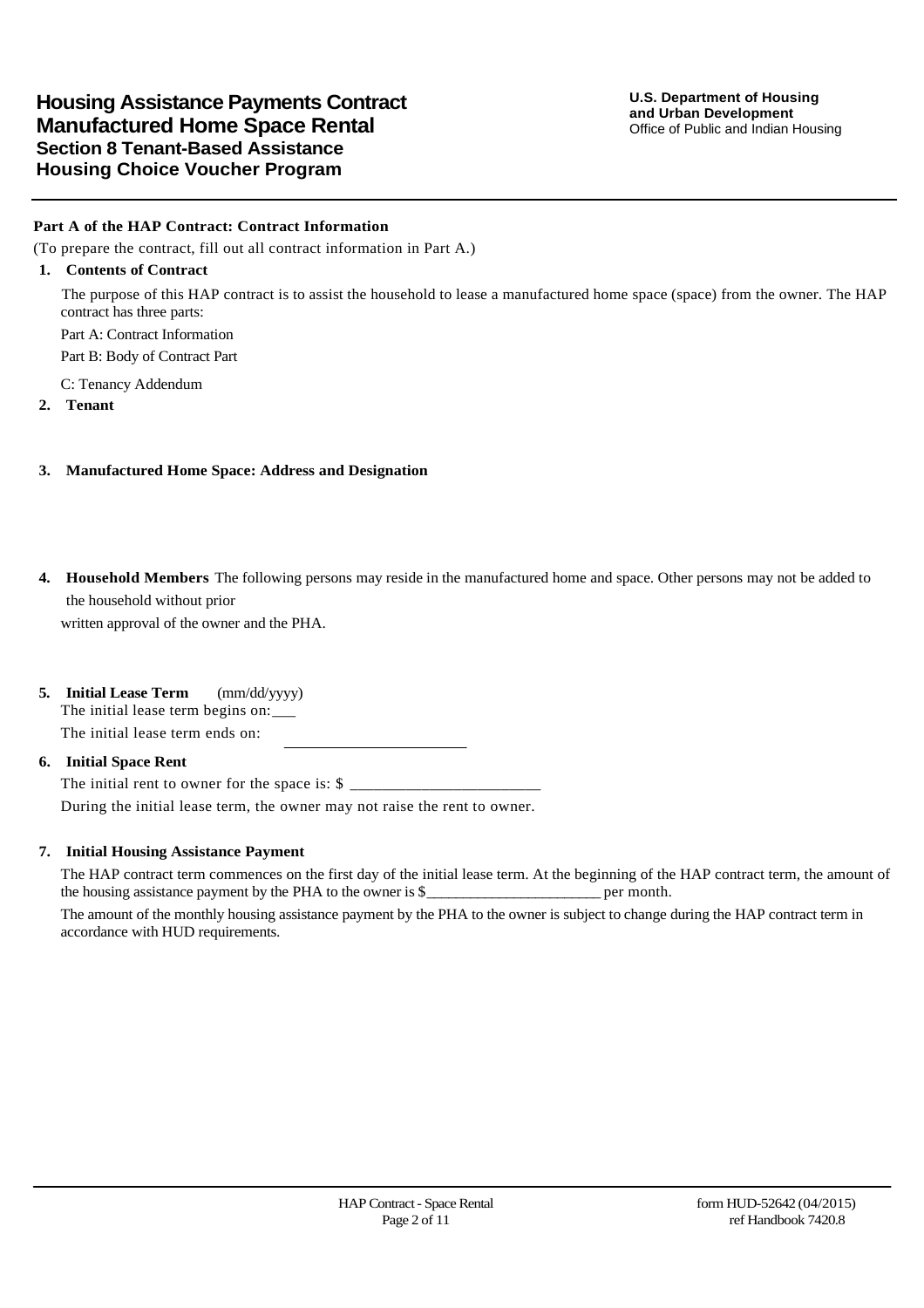#### 8. **Utilities and Appliances**

indicated below by a "**T**". Unless otherwise specified below, the owner shall pay for all utilities and appliances provided by the owner. Item | Specify fuel type Provided by Provided by Paid by Paid by Heating **Natural gas** Bottle gas Oil or Electric Coal or Other Cooking **Natural gas** Bottle gas Oil or Electric Coal or Other Water Heating | Natural gas Bottle gas Oil or Electric Coal or Other Other Electric **Water** Sewer Trash Collection Air Conditioning N/A Refrigerator N/A Range/Microwave National Communication of the Communication of the Communication of the Communication of the N/A Other (specify)

The owner shall provide or pay for the utilities and appliances indicated below by an "**O**". The tenant shall provide or pay for the utilities and appliances

#### **Signatures: Public Housing Agency Owner**

Signature Signature Signature Signature Signature Signature Signature Signature Signature Signature Signature

Date (mm/dd/yyyy) Date (mm/dd/yyyy)

**Mail Payments to:**

Print or Type Name of PHA **Print or Type Name of Owner** Print or Type Name of Owner

Print or Type Name and Title of Signatory **Print or Type Name and Title of Signatory** Print or Type Name and Title of Signatory

Name

Address (street, city, State, Zip)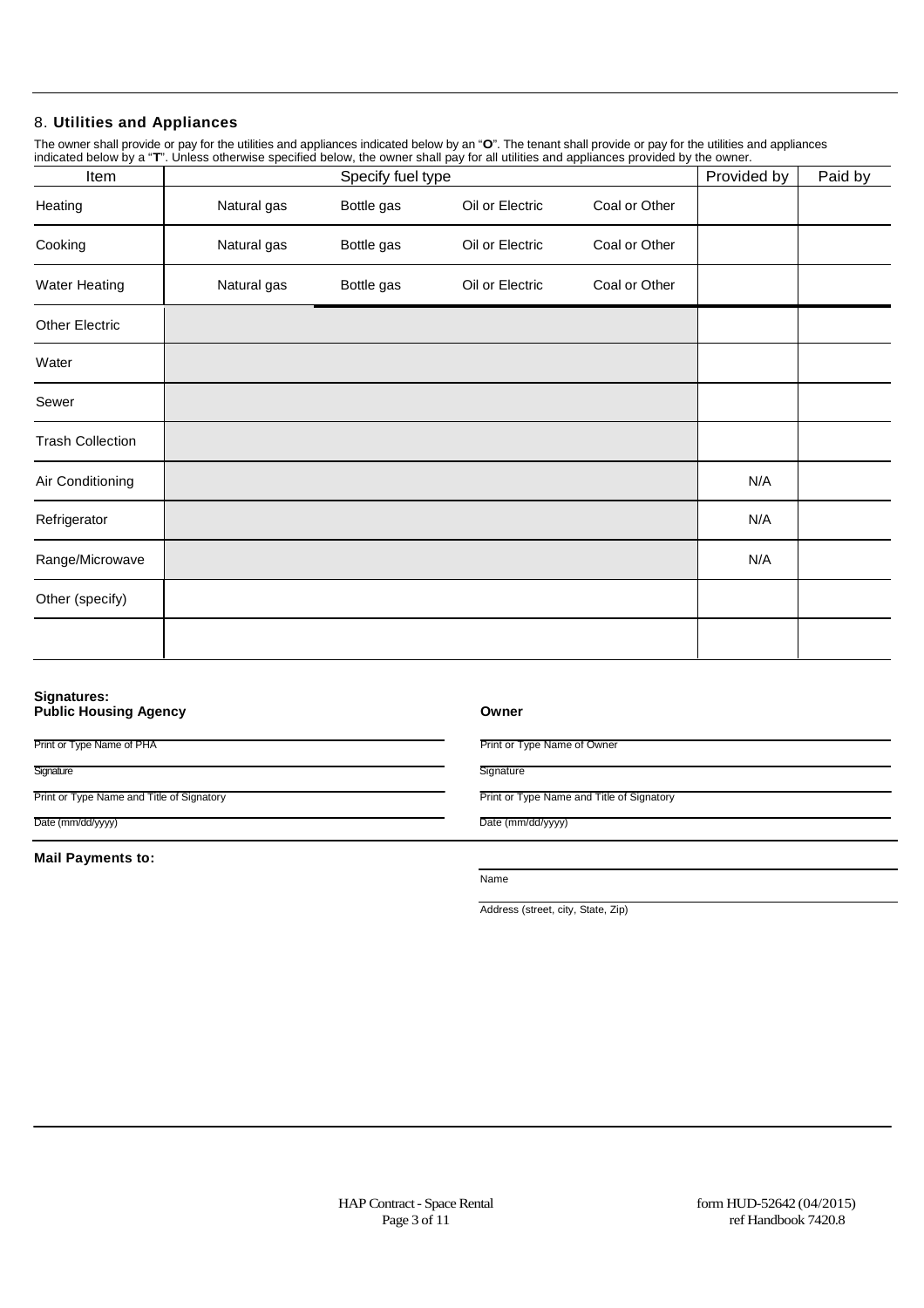# **Part B of HAP Contract: Body of Contract**

## 1. **Purpose**

- a. This is a HAP contract between the PHA and the owner. The HAP contract is entered t o help the family pay rent for the manufactured home space (space) described in Part A of the HAP co ntract with m onthly assistance payments from the PHA under the Section 8 voucher program (see HUD program regulations at 24 Code of Federal Regulations Part 982).
- b. During the HAP contract term, the PHA will pay housing assistance p ayments to the owner in accordance w ith the HAP contract. The housing as sistance payments by the PHA as sist the tenant to lease the space from the owner. The HAP contract only applies to the space and household identified in Part A (including any PHA-approved changes in household composition in accordance with this contract).

## 2. **Lease of Manufactured Home Space**

- a. The PHA has approved the leasing o f the space in accordance with requirements of the Section 8 voucher program.
- b. The lease for the space must include word-forword all provisions of the tenancy addendum required by HUD (Part C of the HAP contract).
- c. The owner certifies that:
	- (1) The owner and the tenant have entered into a lease for the s pace that includes all p rovisions of the tenancy addendum.
	- (2) The lease is in a standard form that is used in the locality by the owner for rental of am anufactured home space and that is used for other unassisted tenants in the manufactured home park.
	- (3) The lease is consistent with State and local law.
- d. The owner is responsible for screening the family's behavior or suitability for tenancy. The PHA is not responsible for such screening. The PHA has no liability or responsibility to the owner or other persons for the family's behavior or the family's conduct in tenancy.

# 3. **Housing Quality Standards**

- a. The PHA shall not make any housing assistance payments if the housing, including the space and the manufactured home, does not comply with the HQS, regardless of whether the failure is caused by the owner or by the household.
- b. The PHA may inspect the mobile home park, the space and the manufactured home at such times as the PHA determines n ecessary to ensure that the unit is in acco rdance with the HQS.
- c. The PHA must notify the owner and the tenant of any HQS defects shown by the inspection.
- d. The owner must provide all maintenance and management services for the space as agreed to in the lease.

## 4. **Term of HAP Contract**

**a. Relation to lease term.** The term o f the HAP contract begins on the first day of the initial term of the lease, and terminates on the last day of the term of the lease (including the initial lease term and any extensions).

## **b. When HAP contract terminates.**

- (1) The HAP contract terminates automatically if the lease is terminated by the owner or the tenant.
- (2) The PHA may terminate program a ssistance for the family for any grounds authorized in accordance with HUD requirements. If the PHA terminates p rogram assistance for the family, the HAP contract terminates automatically.
- (3) The HAP contract terminates automatically if the family moves from the s pace, or if the family's manufactured home is removed from the space.
- (4) The HAP contract terminates automatically 180 calendar days after the last housing assistance payment to the owner.
- (5) The P HA may terminate the HAP co ntract if the P HA determines, in accordance wi th HUD requirements, t hat available program funding is not sufficient to support continued assistance for families in the program.
- (6) The PHA may terminate the HAP contract if the PHA determines that the manufactured home does not provide ad equate space in acco rdance with the HQS because of an increase in family size o r a change in family composition.
- (7) If the family breaks up, the PHA may terminate the HAP contract, or may continue housing assistance payments on behalf of family members who continue to reside in the manufactured home located on the space.
- (8) The PHA may terminate the HAP contract if the PHA determines that the housing does not comply with all requirements of the HQS, or determines that the owner has otherwise breached the HAP contract.

## 5. **Provision and Payment for Utilities**

- a. The lease must specify what utilities are to be provided or paid by the owner or the tenant.
- b. Part A of the HAP contract specifies what utilities are to be provided or paid by the owner or the tenant. The lease shall be consistent with the HAP contract.

## 6. **Rent to Owner: Reasonable Rent**

a. During the HAP contract term, the rent t o owner for the space may a t no time exceed the reasonable rent as most recently determined or redetermined by the PHA in accordance with HUD requirements.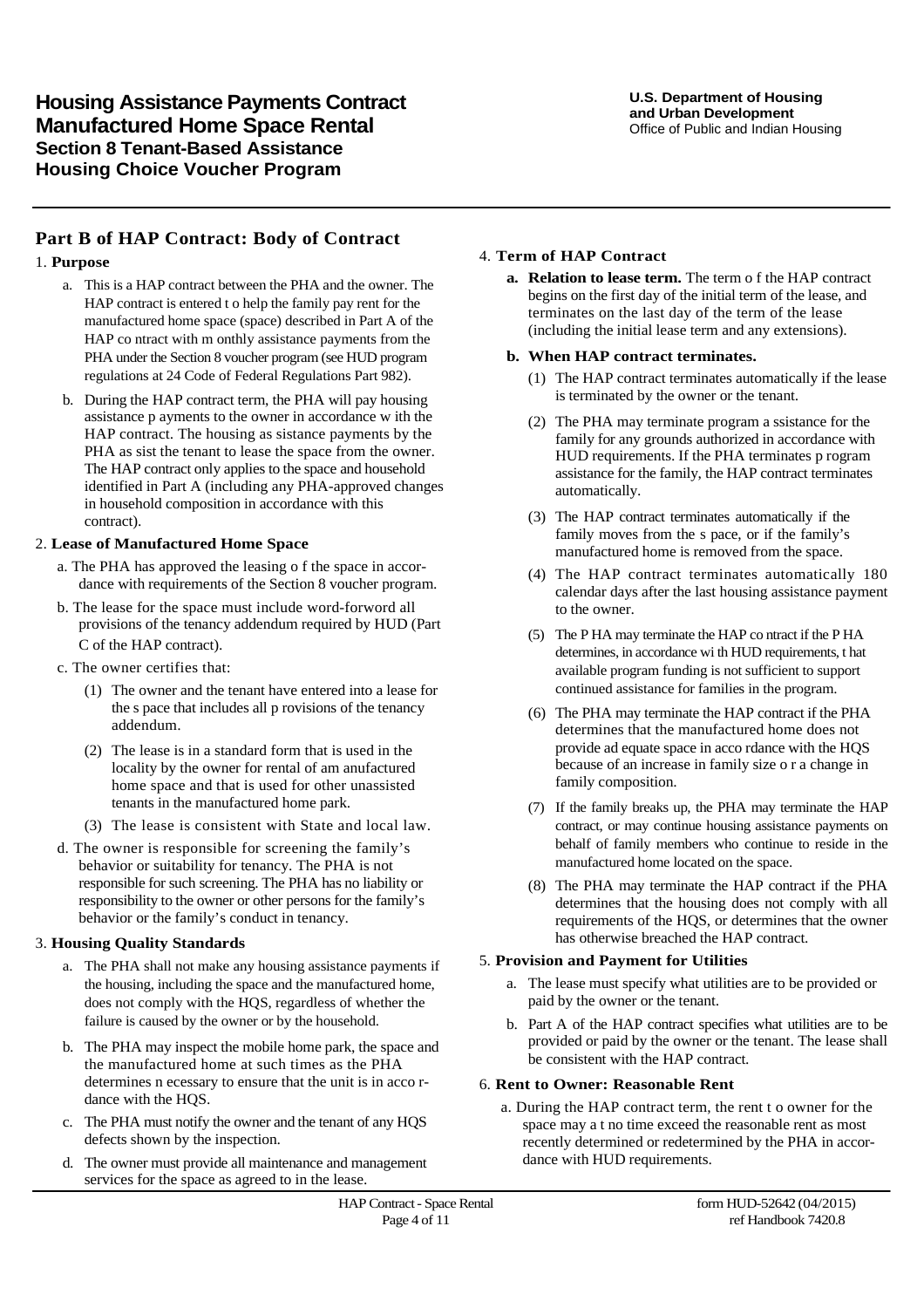- b. The PHA must determine whether the rent to owner is reasonable in comparison to rent for other comparable una ssisted spaces. To make this determination, the PHA must consider:
	- (1) The location and size of the space,
	- (2) Any ut ilities provided or paid by the owner in connection with rental of the space, and
	- (3) Any services and maintenance provided by the owner in accordance with the lease.
- c. The PHA must redetermine the reasonable r ent when required in accordance with HUD requirements. The PHA may redetermine the reasonable rent at any time.
- d. During the HAP contract term, the rent to owner may not exceed rent charged by the owner for comparable unassisted spaces in the manufactured home park. The owner must give the PHA any information requested by the PHA o n rents ch arged by the owner for rental of other spaces in the manufactured home park or elsewhere.

## 7. **PHA Payment to Owner**

#### a. **When paid**

- (1) During th e te rm o f th e H AP contract, th e P HA must make monthly housing assistance payments to the owner on behalf of the family at the beginning of each month.
- (2) The PHA must pay housing a ssistance payments promptly when due to the owner.
- (3) If housing assistance payments are not paid promptly when due after the first two cal endar m onths of the HAP contract term, the PHA shall pay the owner penalties in accordance with generally accepted practices and law, as applicable in th e local housing market, governing penalties for late payment by a tenant. However, the PHA shall not be obligated to pay any late payment penalty if HUD determines that late payment by the P HA is due to factors beyond the PHA's control. Moreover, the PHA shall not be obligated to pay any late payment penalty if housing assistance payments by the PHA are delayed or denied as a remedy for owner breach of the HAP contract (including any of the following PHA remedies: recovery of overpayments, suspension of housing assistance payments, abatement or reduction of housing a ssistance p ayments, termination of housing assistance payments and termination of the contract).
- (4) Housing assistance payments shall only be paid to the owner while the family is residing in the manufactured home located on the space during the term of the HAP contract. The PHA shall not pay a housing assistance payment to the owner for any month after the month when the family moves from the space.
- b. **Owner compliance with HAP contract**. Unless the owner has complied with all provisions of the HAP contract, the owner does not have a right to receive housing assistance payments under the HAP contract.

## c. **Amount of PHA payment to owner**

(1) The a mount of the monthly PHA housing a ssistance payment to the owner shall be determined by the

PHA in accordance with HUD requirements f or a manufactured home space tenancy under the voucher program.

- (2) The amount of the PHA housing assistance payment is subject to change d uring the HAP contract t erm i n accordance with H UD requirements. The PHA must notify the family and the owner of any changes in the amount of the housing assistance payment.
- (3) The housing assistance payment for the first month of the HAP contract term shall be prorated for a partial month.
- d. **Application of payment.** The monthly housing assistance payment shall be credited against the monthly rent to owner for the contract space.

#### e. **Limit of PHA responsibility.**

- (1) The PHA is only responsible for making housing assistance p ayments t o the o wner in accordance with the HAP contract and HUD requirements for a manufactured home s pace tenancy assisted under the voucher program.
- (2) The PHA shall not pay any portion of the rent to owner in excess of the housing assistance payment. The PHA shall not pay any other claim by the owner against the family.
- f. **Overpayment to owner**. If the P HA determines t hat the owner is not entitled to the housing assistance payment or any part of it, the PHA, in addition to other remedies, may deduct the amount of the overpayment from any amounts due the owner ( including amounts due under any other Section 8 assistance contract).

## 8. **Owner Certification.**

During the term of this contract, the owner certifies that:

- a. The o wner is operating the manufactured home park and the space in accordance with the housing quality standards (HQS), and is providing all maintenance and management services and facilities necessary for compliance with t he HQS, including trash collection and facilities for disposal of waste and refuse.
- b. The s pace is leased to the tenant. The lease includes the tenancy ad dendum for manufactured home space rental (Part C of the HAP contract), and is in accordance with the HAP contract and program requirements. The owner ha s provided the lease to the PHA, including any revisions of the lease.
- c. The rent to owner does not exceed rents charged by the owner for rental of comparable unassisted spacesin th he manufactured home park.
- d. Except for the rent to owner, the o wner has not received and will not receive any payments or ot her c onsideration (from the family, the P HA, HUD, or any ot her public or private s ource) for rental of h he contract unit during the HAP contract term.
- e. The family does not own or have any interest in the space.
- f. To the best of the owner's knowledge, the members of the family reside in the manufactured home located on the space, and the manufactured home is the family's only residence.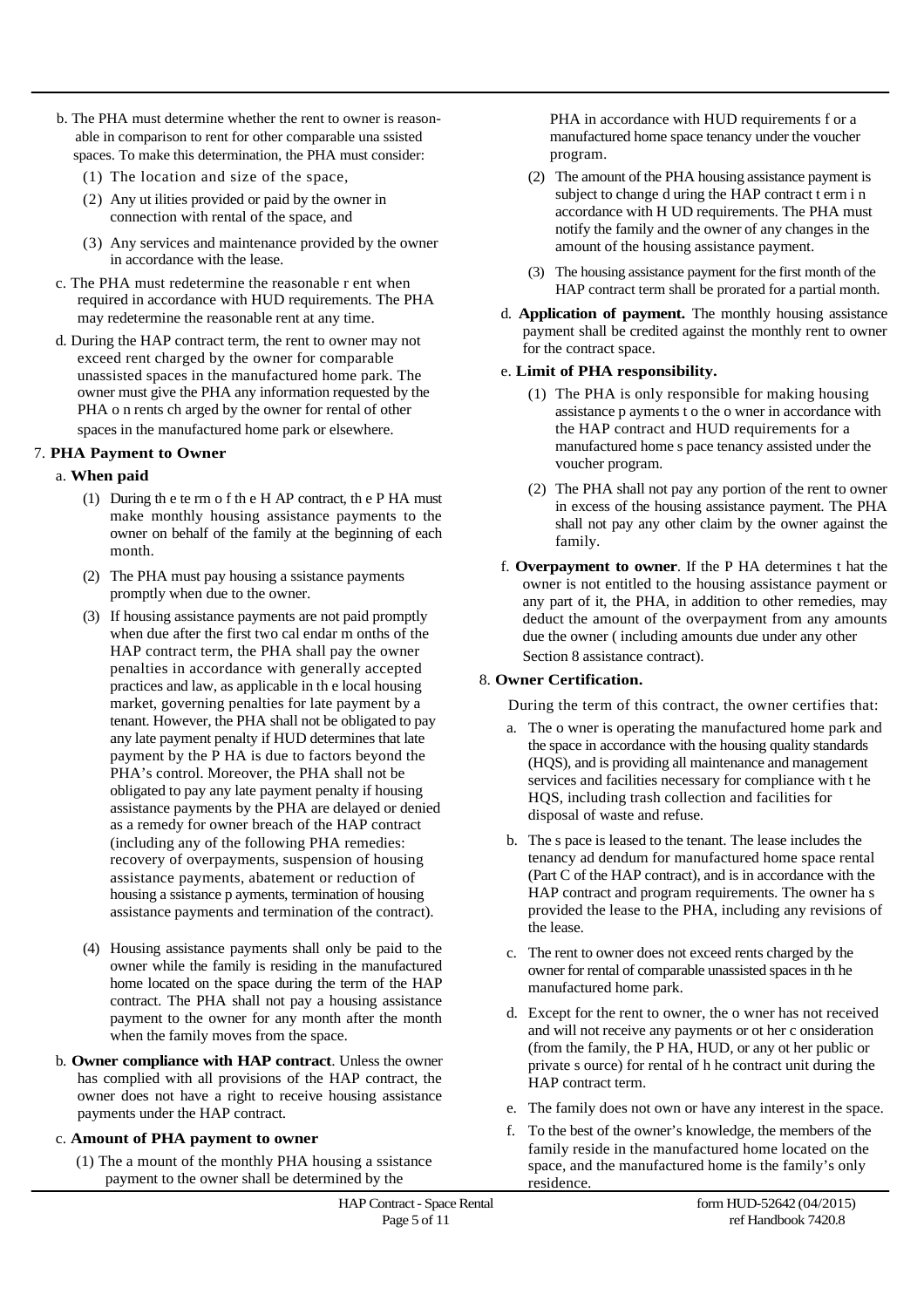- g. The owner (including a principal or other interested party) is not the parent, child, grandparent, grandchild, sister, or brother of any member of the family, unless the PHA has determined ( and has notified the owner and the family of such determination) that approving rental of the space, notwithstanding such relationship, would provide reasonable accommodation for a family member who i s a person with disabilities.
- 9. **Prohibition of Discrimination.** In accordance with applicable equal opportunity statutes, Executive Orders, and regulations:
	- a. The owner must not discriminate against any person because of race, color, religion, sex, national origin, age, familial status, or disability in connection with the HAP contract.
	- b. The owner must cooperate with the PHA a nd HUD i n conducting equal opportunity compliance reviews and complaint investigations in connection with the HAP contract.

## 10. **Owner's Breach of HAP Contract**

- a. Any of t he following actions by the owner ( including a principal or other interested party) is a breach of the HAP contract by the owner:
	- (1) If the owner has violated any obligation under the HAP contract.
	- (2) If the owner has violated any obligation under a ny other houing a ssistance payments contract under Section 8.
	- (3) If the owner has committed fraud, bribery or any other corrupt or criminal act in connection with any Federal housing assistance program.
	- (4) For projects with mortgages insured by HUD or loans made by HUD, if the owner has failed to comply with the regulations for the applicable mortgage insurance or loan program, with the mortgage or mortgage note, or with the regulatory agreement; or if the owner has committed fraud, bribery or any ot her corrupt or criminal act in connection with the mort-gage or loan.
	- (5) If the owner has engaged in any drug-related criminal activity or any violent criminal activity.
- b. If the PHA determines that a breach has occurred, the PHA may exercise any of its rights and remedies under the HAP contract, or any other available rights and remedies for such breach. The PHA shall notify the owner of such determination, including a brief statement of the reasons for the determination. The notice by the PHA to the owner may require the owner t o take corrective act ion, as verified o r determined by the P HA, b y a deadline prescribed in the notice.
- c. The P HA's rights and remedies for owner breach o f the HAP contract include recovery of overpayments, suspension of housing a ssistance payments, abatement or other reduction of housing assistance payments, termination of housing assistance payments, and termination of the HAP contract.
- d.The PHA may seek and obtain additional relief by judicial

order or action, including specific performance, other injunctive relief or order for damages.

- Even if the family continues to live in the manufactured home, the PHA may exercise any rights and remedies for owner breach of the HAP contract.
- f. The PHA's exercise or non-exercise of any right or remedy for owner breach of the HAP contract is not a waiver of the right to e xercise t hat or any other right o r remedy at any time.

## 11. **PHA and HUD Access to Premises and Owner's Records**

- a. The owner must provide any information pertinent t o the HAP contract that the PHA or HUD may reasonably require.
- b. The PHA, HUD and the Comptroller General of the United States shall have full and free access to the manufactured home park, the space and the manufactured home, and t o all accounts and other records of the owner that are relevant to the HAP contract, including the right to examine or audit the records and to make copies.
- c. The owner must grant such access to computerized or other electronic records, and to an y co mputers, equipment or facilities containing such records, and must provide any information or assistance needed to access the records.

# 12. **Exclusion of Third Party Rights**

- a. The family is not a party to or third party beneficiary of Part B of t he HAP contract. The family may not en force any provision of Part B, and may not exercise any right or remedy against the owner or PHA under Part B.
- b. The tenant or the PHA may enforce the tenancy addendum (Part C of the HAP contract) against the owner, and may exercise any right o r remedy against the o wner under the tenancy addendum.
- c. The PHA does not assume any responsibility for injury to, or any liability to , any p erson injured as a result of th e owner's action or failure to act in connection with management of the space or the manufactured home park, or in conjunction with implementation of the HAP contract, or as a result o f any other act ion o r failure t o act b y the owner.
- d. The owner is not the a gent of the PHA, and the HAP contract does not create or affect any relationship between the P HA and any lender to the owner or any suppliers, employees, contractors or subcontractors used by the owner in connection with management of the space or the manufactured home park, or with implementation of the HAP contract.

## 13. **Conflict of Interest**

- a. "Covered individual" means a person or ne ntity who i s a member of any of the following classes:
	- (1) Any present or former member or officer of the PHA (except a P HA co mmissioner who is a participant i n the program);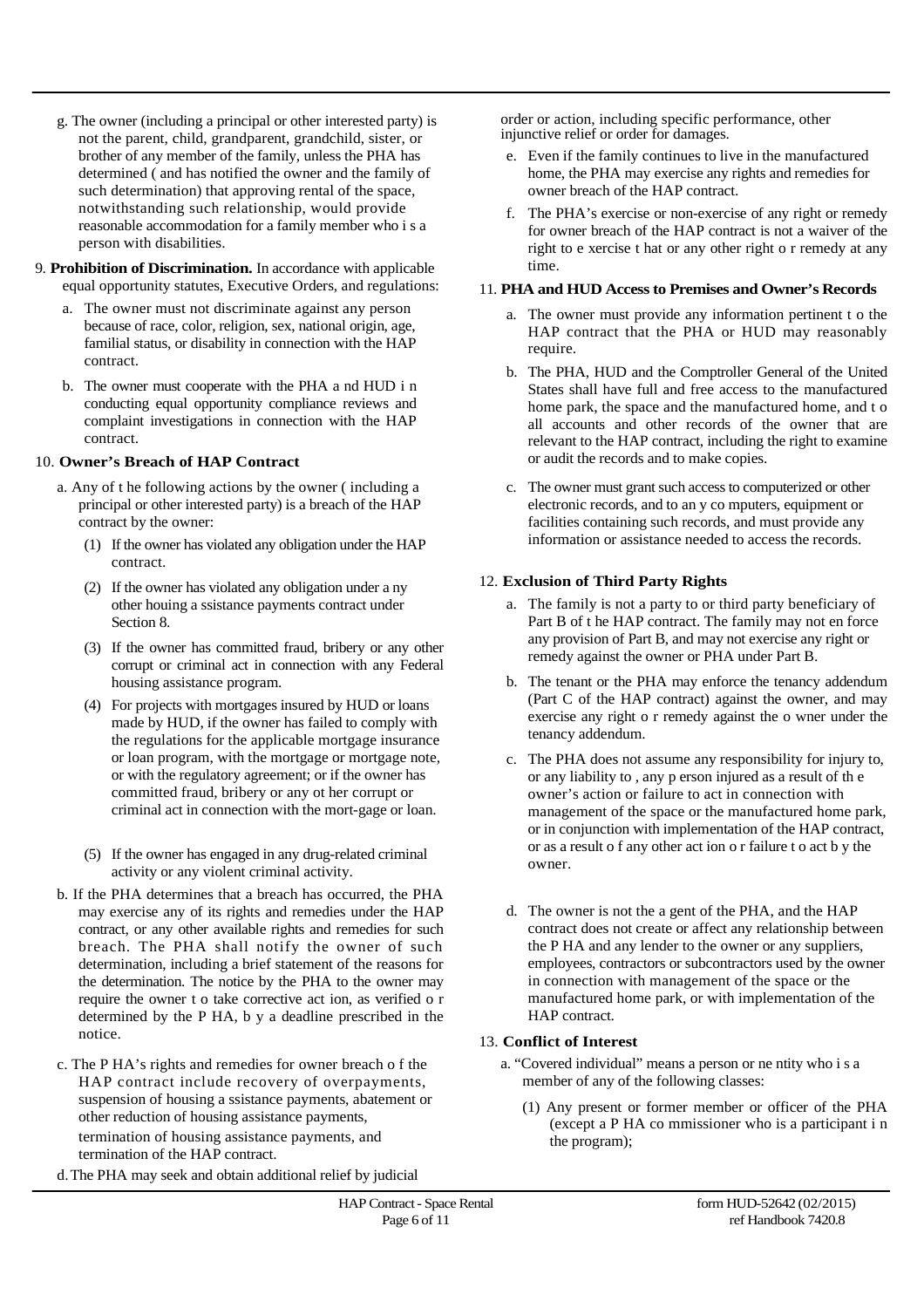- (2) Any employee of the P HA, or any contractor, subcontractor or agent of the PHA, who formulates policy or who influences decisions with respect to the program;
- (3) Any public official, member of a governing body, or State or local legislator, who exercises functions or responsibilities with respect to the program; or
- (4) Any member of the Congress of the United States.
- b. A covered individual may not have any direct or indirect interest in the HAP contract or in any benefits or payments under the contract (including the interest of an immediate family member of such covered individual) while such person is a covered individual or during one year thereafter.
- c. "Immediate family member" means the spouse, parent (including a stepparent), child (including a stepchild), grandparent, grandchild, sister or brother (including a stepsister or stepbrother) of any covered individual.
- d. The owner certifies and is responsible for assuring that no person or entity has or will have a prohibited interest, at execution of the HAP c ontract, or at any time during the HAP contract term.
- e. If a prohibited interest occurs, the owner shall promptly and fully disclose such interest to the PHA and HUD.
- f. The conflict of interest prohibition under this section may be waived by the HUD field office for good cause.
- g. No member of or delegate to the Congress of t he United States or resident commissioner s hall b e a dmitted to a ny share or part of the HAP contract or to any benefits which may arise from it.

## 14. **Assignment of the HAP Contract**

- a. The owner may not as sign the HAP contract to a new owner without the prior written consent of the PHA.
- b. If t he owner requests PHA consent to a ssign the HAP contract to a new owner, the owner shall supply any information as required by the PHA p ertinent to the proposed assignment.
- c. The HAP contract may not be assigned to a new owner if the n ew owner ( including a principal or o ther interested party) is debarred, suspended or subject to a limited denial of participation under HUD regulations ( see 24 C ode of Federal Regulations Part 24).
- d. The HAP contract may not be assigned to a new owner if HUD has prohibited such assignment because:
	- (1) The Federal government has instituted an administrative or judicial action against the owner or proposed new owner for violation of the Fair Housing Act or other Federal equal opportunity requirements, and such action is pending; or
	- (2) A court or administrative agency has determined that the owner or proposed new owner violated the Fair Housing Act or other Federal equal opportunity requirements.
- e. The HAP contract may not be assigned to a new owner if the new owner (including a principal or other interested party) is the parent, child, grandparent, grandchild, sister or brother of any member of the family, unless the PHA has determined (and has notified the family of such determination) that

approving the a ssignment, not withstanding s uch relationship, would provide reasonable accommodation for a family member who is a person with disabilities.

- f. The PHA may deny approval to assign the HAP contract if the owner or proposed new owner (including a principal or other interested party):
	- (1) Has violated obligations under a housing a ssistance payments contract under Section 8;
	- (2) Has committed fraud, bribery or any other corrupt or criminal act in connection with any Federal housing program;
	- (3) Has engaged in any drug-related ci iminal activity or any violent criminal activity;
	- (4) Has a history or practice o f noncompliance with the HQS for units leased under the Section 8 tenant-based programs, or noncompliance with applicable housing standards for units leased with project-based Section 8 assistance or for units leased under any other Federal housing program;
	- (5) Has a history or practice of failing to terminate tenancy of tenants assisted under any federally assisted housing program for activity engaged in by the tenant, any member of the household, a guest or another person under the control of any member of the household that:
		- (a) Threatens the right t o p eaceful e njoyment of the premises by other residents;
		- (b) Threatens the health or safety of other residents, of employees of the PHA or of owner employees or other persons engaged in management of the housing;
		- (c) Threatens the health or safety of, or the right to peaceful enjoyment of their residences by, persons residing in the immediate vicinity of the premises; or
		- (d) Is drug-related criminal activity or violent criminal activity;
	- (6) Has a history or practice of renting spaces or units that fail to meet State or local housing codes; or
	- (7) Has not p aid State or local real estate taxes, fines or assessments.
- g. The ne w o wner must a gree to be bound by and c omply with the HAP contract. The agreement must be in writing, and in a form acceptable to the PHA. The new owner must give the PHA a copy of the executed agreement.
- **15. Written Notices**. Any notice by the P HA or the ownerin connection with this contract must be in writing.

## **16. Entire Agreement; Interpretation**

- a. The HAP contract co ntains the en tire agreement between the owner and the PHA.
- b. The HAP contract shall be interpreted and implemented in accordance with HUD requirements, including the HUD program regulations at 24 Code of Federal Regulations Part 982.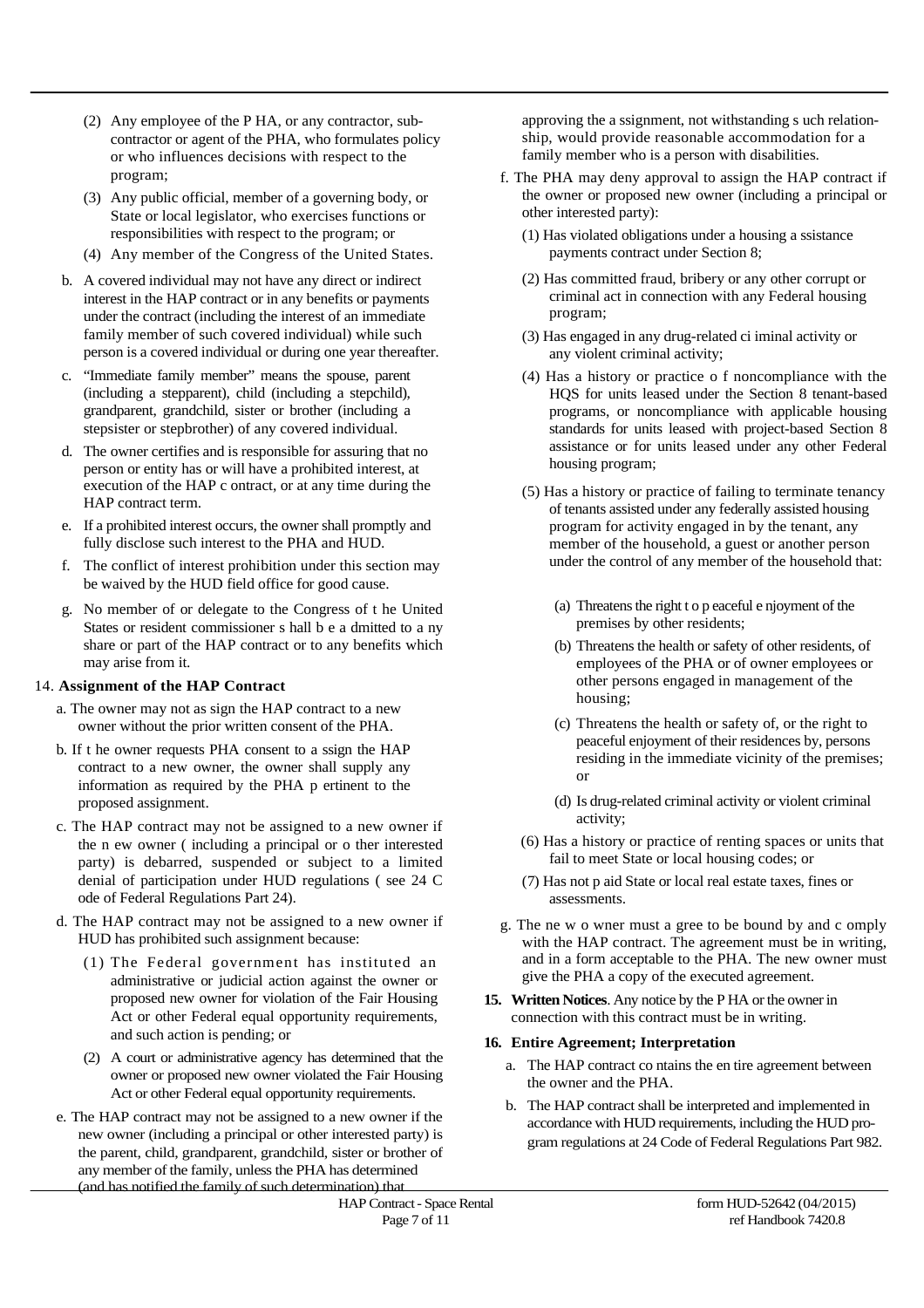#### **Part C of HAP Contract: Tenancy Addendum** 1. **Section 8 Voucher Program**

- a. The owner has leased the manufactured home space (space) to the tenant for occupancy by the tenant's family with assistance for a tenancy under the Section 8 housing choice voucher p rogram ( voucher program) of the United S tates Department of H ousing and Urban Development ( HUD). During the term of the lease, a manufactured home owned by the family will be located on the space. The family will reside in the manufactured home with assistance under the voucher program.
- b. The owner has entered into a Housing Assistance Payments Contract (HAP contract) with the PHA under the voucher program. Under th he HAP co ntract, the PHA will make housing assistance payments to the owner to help the family pay the rent for the space.

#### 2. **Lease**

- a. The owner has given the PHA a copy of the lease, including any revisions agreed by the owner and the tenant. The owner certifies that the terms o f the lease are in accordance with all provisions o f the H AP co ntract, and that the lease includes the tenancy addendum.
- b. The tenant shall have the right to enforce the tenancy addendum against the owner. If there is any conflict between the tenancy addendum and any other provisions of the lease, the language of the tenancy addendum shall control.

## 3. **Use of Manufactured Home**

- a. During the lease term, the family will reside in the manufactured home located on the space with as sistance under the voucher program.
- b. The composition of the household must be approved by the PHA. The family must promptly inform the P HA o f the birth, adoption or court-awarded custody of a child. Other persons may not be added to the household without prior written approval of the owner and the PHA.
- c. The manufactured home space may only be used for residence by the P HA-approved household members. The manufactured home must be the family's only residence. Members of the family may engage in legal profit-making activities incidental to primary use of the manufactured home and space for residence by members of the family.
- d. The tenant may not sublease or let the manufactured home or the space.
- e. The tenant may not assign the lease or transfer the space.

## 4. **Rent to Owner**

- a. The initial rent to owner for the space may not exceed the amount ap proved by the P HA in accordance with H UD requirements.
- b. Changes in the rent to owner for the space shall be determined by the provisions of the lease. However, the owner may not raise the rent during the initial term of the lease.
- c. During the term of the lease (including the initial term of the lease and any extension term), the rent to owner for the space may at no time exceed:
	- (1) The r easonable r ent for t he s pace as most r ecently determined or redetermined by the PHA in accordance with HUD requirements, or
	- (2) Rent charged by the owner for comparable unassisted spaces in the manufactured home park.

# 5. **Family Payment to Owner**

- a. The family is responsible for paying the owner any portion of the rent to owner that is not covered by the PHA housing assistance payment.
- b. Each month, the PHA will make a housing assistance payment to the owner on behalf of the family in accordance with the HAP contract. The amount of the monthly housing assistance payment will be determined by the PHA i n accordance with HUD requirements for a manufactured home space tenancy under the Section 8 voucher program.
- c. The monthly housing assistance payment shall be credited against the monthly rent to owner for the space.
- d. The tenant is not responsible for paying the portion of rent to owner covered by the PHA housing assistance payment under the HAP contract between the owner and the PHA. A PHA failure to pay the housing assistance payment to the owner is not a violation of the l ease. The owner may not terminate the tenancy for nonpayment of the PHA housing assistance payment.
- e. The owner may not charge o r accept, from the family or from any other source, any payment for rent of the space in addition to the rent to owner. The rent to owner for th e space includes owner management and maintenance charges for the space, and o wner-paid utilities. H owever, rent to owner does not include tenant-paid utilities.
- f. The owner must immediately return any excess rent payment to the tenant.

# 6. **Other Fees and Charges**

- a. Rent to owner does not include cost of any meals or supportive services or furniture which may be provided by the owner.
- b. The owner may not require the tenant or family members to pay charges for any meals or supportive services or furniture which may be pr ovided b y the owner. Nonpayment of any such charges is not grounds for termination of tenancy.
- c. The o wner may not charge the tenant extra a mounts for items customarily included in rent to owner in the locality, or provided at no additional cost to unsubsidized tenants in the premises.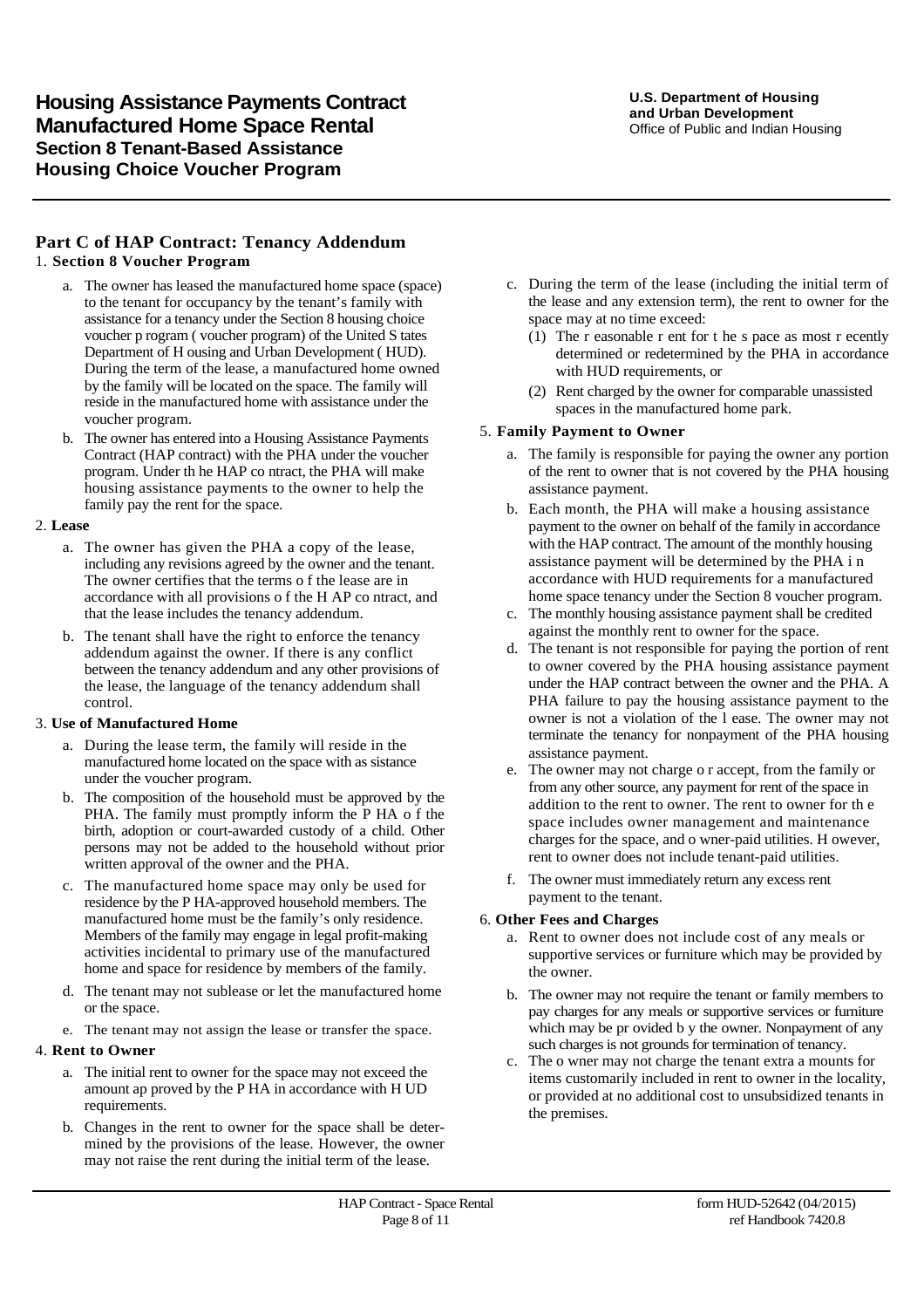#### 7. **Maintenance, Utilities, and Other Services**

#### a. **Maintenance**

- (1) The manufactured home park and the space shall be operated in accordance with the housing quality standards (HQS). The owner shall provide all maintenance and management services and facilities necessary for compliance with the H QS, including: trash collection and facilities for disposal of waste and refuse. However, the owner is not required to maintain or repair the family's manufactured home.
- (2) The owner shall provide adequate m aintenance of roads, walkways and other common areas and facilities, and shall assure that the family has adequate access to the space.

#### b. **Utilities and appliances**

- (1) The owner must provide sources and lines forsupply of all utilities needed to comply with the HQS, including water, electricity and other necessary utilities.
- (2) The owner is not responsible for a breach of the HQS caused by the tenant's failure to:
	- (a) Pay for any utilities that are to be paid by the tenant.
	- (b) Provide and maintain any appliances that are to be provided by the tenant.
- d. **Family damage**. The owner is not responsible for a breach of HQS because of damages to the manufactured home by a member of the household.

#### 8. **Termination of Tenancy by Owner**

- a. **Requirements.** The owner may only terminate the tenancy in accordance with the lease and HUD requirements.
- b. **Grounds.** During the term of the lease (the initial term of the lease or any extension term), the owner may only terminate the tenancy because of:
	- (1) Serious or repeated violation of the lease;
	- (2) Violation of Federal, State, o r local law that imposes obligations on the tenant in connection with the occupancy or use o f the s pace and the manufactured home park;
	- (3) Criminal activity or alcohol abuse (as provided i n paragraph c); or
	- (4) Other good cause (as provided in paragraph d).

#### c. **Criminal activity or alcohol abuse**.

- (1) The owner may terminate the tenancy during the term of the lease if any member of the household, a guest or another person under a resident's control commits any of the following types of criminal activity:
	- (a) Any cr iminal activity that threatens the health o r safety of, or the right to peaceful enjoyment of the manufactured home park by, other residents (including property management staff residing in the manufactured home park);
	- (b) Any cr iminal activity that threatens the health or safety of, or the right to peaceful enjoyment of their residences by, persons residing in the immediate vicinity of the manufactured home park;
	- (c) Any violent criminal a ctivity on or near te manufactured home park; or
	- (d) Any drug-related criminal activity on or near the manufactured home park.

The owner may terminate the tenancy during the term of the lease if any member of the household is:

- (a) Fleeing to a void prosecution, or custody or confinement after conviction, for a crime, or attempt to commit a crime, that is a felony under the la ws of the place from which the individual flees, or that, in the case of the State of New Jersey, is a high misdemeanor; or
- (b) Violating a condition of probation or parole under Federal or State law.
- (3) The o wner may terminate the tenancy for criminal activity by a household member in accor rdance w ith this section if the owner determines that the household member has committed the criminal activity, regardless of whether the household member has been arrested or convicted for such activity.
- (4) The owner may terminate the tenancy during the term of the lease if any member of the household has engaged in abuse of alcohol that threatens the health, safety or right to peaceful enjoyment of the manufactured home park by other residents.

#### d. **Other good cause for termination of tenancy**

- (1) During the initial lease term, other good cause for termination of tenancy must be something the family did or failed to do.
- (2) During the initial l ease term or during any extension term, other good cause includes:
	- (a) Disturbance of neighbors,
	- (b) Destruction of property, or
	- (c) Living or housekeeping habits that cause damage to the manufactured home, the space or the manufactured home park.
- (3) After the initial lease term, such good cause includes:
	- (a) The tenant's failure to accept the owner's offer of a new lease or revision;
	- (b) The owner's desire to use the space for personal or family use or for a purpose other than residential rental use; or
	- (c) A business or economic reason for termination of the tenancy (such as sale of the property, renovation of the manufactured h ome p ark, t he owner's desire to rent the space for a higher rent).
- e. **Eviction by court action**. The owner may only evict the tenant from the space by a court action.

## f. **Owner notice of grounds**

- (1) The owner must give the tenant a notice that specifies the grounds for termination of tenancy during the term of the lease. The tenancy does not terminate before the owner has given this notice to the tenant.
- (2) The notice must be given at or before commencement of the eviction action. The notice may be included in or combined with any owner eviction notice.
- (3) The o wner must give the P HA a c opy o f a ny o wner eviction notice at the same time the owner notifies the tenant.
- (4) Eviction notice means a notice to vacate, or a complaint or other initial pleading used to begin an eviction action under State or local law.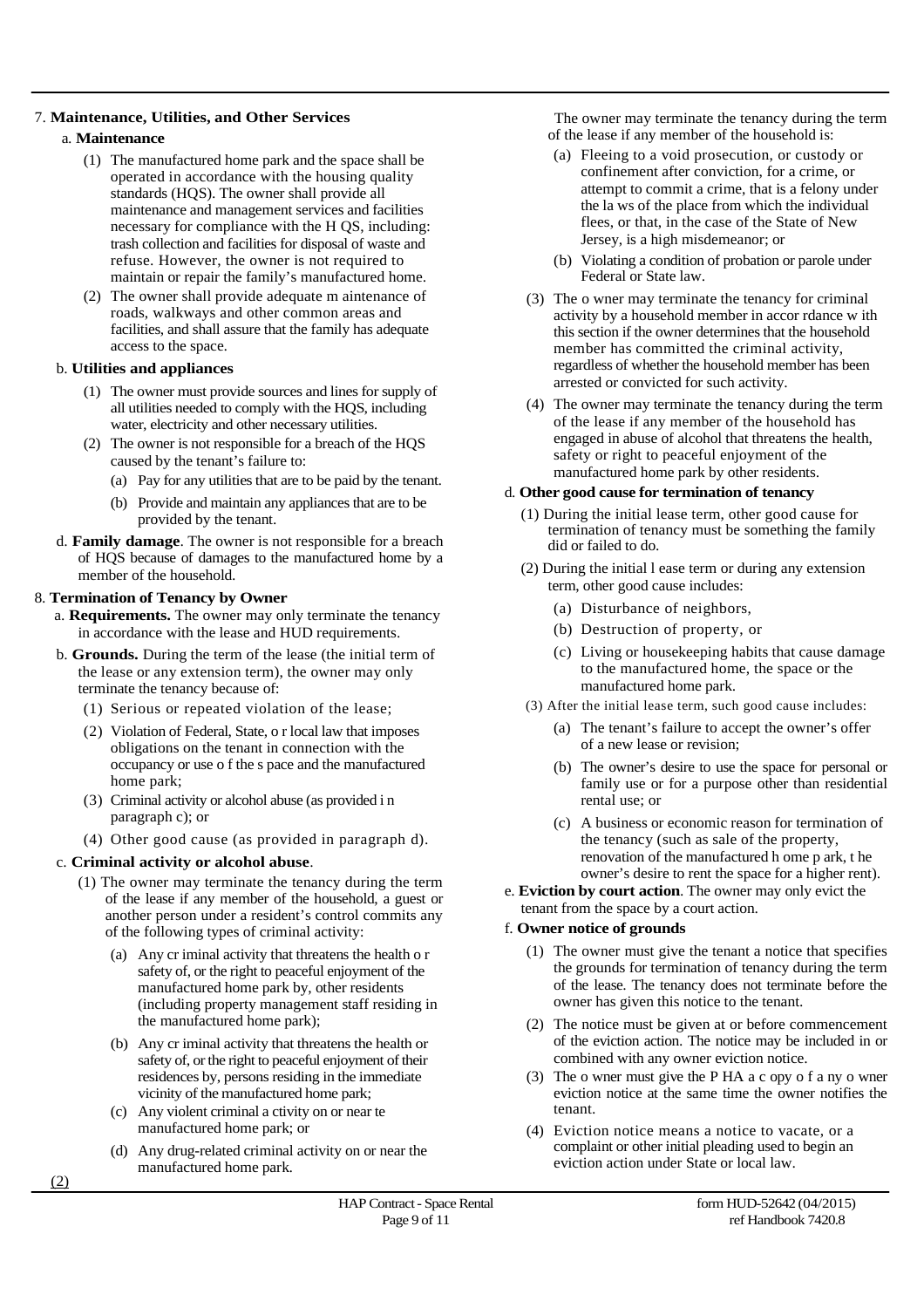- 9. **Lease: Relation to HAP Contract**. If the HAP contract terminates for any reason, the lease terminates automatically.
- 10. **PHA Termination of Assistance**. The P HA may terminate program assistance for the family for any grounds authorized in accordance with HUD requirements. If the PHA terminates program assistance for the family, the lease terminates automatically.
- 11. **Family Move-Out**. The tenant must notify the PHA and the owner before the family moves out of the space.

## 12. **Security Deposit**

- a. The owner may collect a s ecurity deposit from the tenant. (However, the PHA may prohibit the owner from collecting a security deposit in excess of private market practice, or in excess of a mounts ch arged by the owner to unassisted tenants. Any such PHA-required restriction must be specified in the HAP contract.)
- b. When the family moves out of the space, the owner, subject to State and local law, may use the security deposit, including any interest on the deposit, as reimbursement for any unpaid rent payable by the tenant, any damages or any other amounts that the tenant owes under the lease.
- c. The owner must give the tenant a list of all items charged against the security deposit, and the amount of each item. After deducting the amount, if any, used to reimburse the owner, the owner must promptly refund the full amount of the unused balance to the tenant.
- d. If the security deposit is not sufficient to cover amounts the tenant owes under the lease, the owner may collect the balance from the tenant.
- 13. **Prohibition of Discrimination**. In accordance with applicable equal opportunity statutes, Executive Orders, and regulations, the owner must not discriminate against any person because of race, color, religion, sex, national origin, age, familial status or disability in connection with the lease.

# 14. **Conflict with Other Provisions of Lease**

- a. The terms of the tenancy addendum are prescribed by HUD in accordance with Federal a award regulation, as a condition for Federal assistance to the tenant and tenant's family under the Section 8 voucher program.
- b. In case of any conflict between the provisions of the tenancy ad dendum as required by  $\hat{H}$  UD, and any other provisions of the lease or any other agreement between the owner and the tehant, the requirements of the HUDrequired tenancy addendum shall control.

## 15. **Changes in Lease or Rent**

- a. The tenant and the owner may not make any change in the tenancy addendum. However, if the tenant and the o wner agree to any other changes in the lease, such changes must be in writing, and the owner must immediately give the PHA a copy o f such changes. The l ease, including a ny changes, must be inaaccordance with the requirements o f the tenancy addendum.
- b. In the following cases, tenant-based assistance shall not be continued unless the PHA has approved a new tenancy in accordance with program requirements and has executed a new HAP contract with the owner:
	- (1) If there are any changes in lease requirements governing tenant or owner responsibilities for utilities or appliances;
- (2) If there are any changes in lease provisions governing the term of the lease;
- (3) If the family moves to a new unit, even if the unit is in the same building or complex.
- c. PHA approval of the tenancy, and execution of a new HAP contract, are not required for agreed changes i n the lease other than as specified in paragraph b.
- d. The owner must notify the PHA of any changes in the amount of the rrnt to owner at least s ixty d ays bfore any s uch changes g o into effect, and the a mount o f t he rent t o owner following any such agreed change may not exceed the reasonable rent for t he s pace as most recently determined or redetermined by the PHA in accordance with HUD requirements.
- **16. Notices**. Any notice under the lease by the tenant to the owner or by the owner to the tenant must be in writing.

# **17. Definitions**

**Family.** The persons who may reside in the manufactured home located on the space with assistance under the program.

**HAP contract**. The housing assistance payments contract between the PHA and the owner. The PHA pays housing assistance payments to the owner in accordance with the HAP contract. **Household**. T he p ersons who may reside in the manufactured home located on the space. The household consists of the family and an y P HA-approved l ive-in aide. ( A live-in aide is a person who resides in the unit to provide necessary supportive services for a member of the family who is a person with disabilities.)

**Housing quality standards(HQS).** The HUD minimum quality standards for manufactured housing a ssisted under the Section 8 tenant-based programs.

**HUD.** The U.S. Department of Housing and Urban Development. **HUD requirements**. HUD requirements for the Section 8 program. HUD requirements are issued by HUD h eadquarters, as regulations, Federal Register notices or other binding program directives.

**Lease.** The written agreement between the owner and the tenant for the lease of the space to the tenant. The lease includes the tenancy addendum prescribed by HUD.

**Manufactured home park**. The property on which the space is located, including common areas and grounds.

**PHA**. Public Housing Agency.

**Program.** The Section 8 housing choice voucher program. **Rent to owner**. The total monthly rent payable to the owner for the space. The rent to owner is the sum of the portion of rent payable by the tenant plus the PHA housing assistance payment to the owner.

**Section 8.** Section 8 of the United States Housing Act of 1937 (42 United States Code 1437f).

**Space** (manufactured home space). The manufactured home space rented by the tenant with assistance under the program.

**Tenant**. The family member (or members) who leases the space from the owner.

**Voucher program**. The Sehtion 8 ho using c hoice voucher program. Under this program, HUD provides funds to a PHA for rent subsidy on behalf of eligible families. The tenancy under the lease will be assisted with rent subsidy for a tenancy under the voucher program.